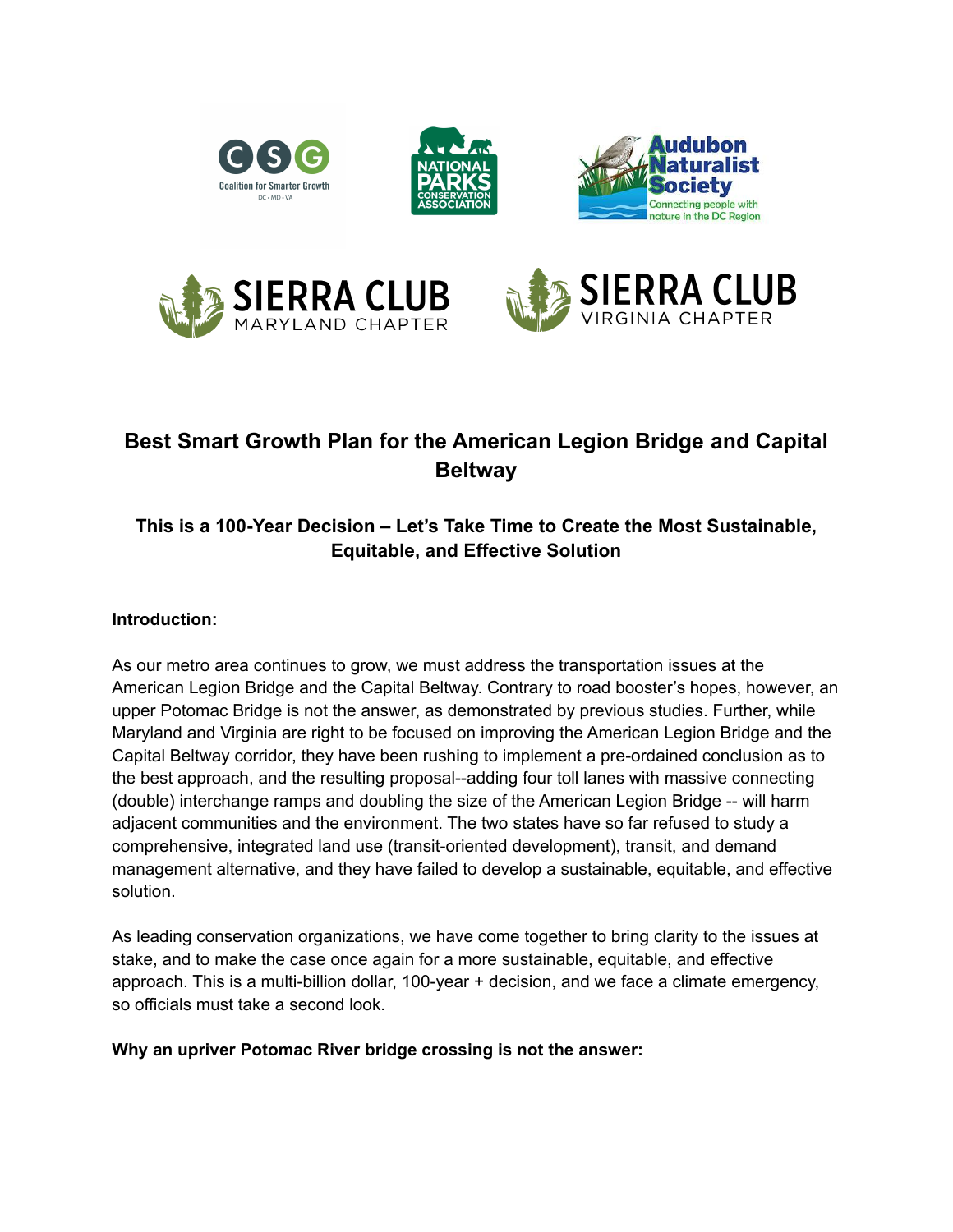- 1. The VDOT 2015 Potomac River [Crossings](http://www.ctb.virginia.gov/resources/2015/july/pres/PotomacRiverStudy.pdf) Study showed that less than 4% of trips that currently use the American Legion Bridge might benefit from a potential upriver bridge.
- 2. The 2003-2004 VDOT/TPB [origin-destination](http://www.smartergrowth.net/wp-content/uploads/2015/01/2004-05-17-techway-study-Fact-Sheet-v3-formatted.pdf) study showed similar results.
- 3. A 2001 proposal for an upriver bridge prompted outcry on both sides of the river because of impact on neighborhoods, environmental and historic resources, prompting cancellation of the study.

### **Why the American Legion Bridge crossing should be addressed:**

- 1. The VDOT 2015 Potomac River Crossing Study showed that the American Legion Bridge is the most important crossing in need of investment outside of the Rosslyn Metro tunnel crossing into DC.
- 2. Reportedly due to age, the American Legion Bridge needs significant rehabilitation or replacement by 15 years from now.

## **Why there should be analysis of a comprehensive, sustainable and equitable land use, transit, and demand management alternative to the public-private toll lane proposal:**

- 1. There is time to conduct a thoughtful analysis of alternatives since **MDOT** has [confirmed](https://wtop.com/dc-transit/2021/03/how-safe-is-the-american-legion-bridge-you-asked-we-answered/) that we have 15 years before the bridge structure needs replacement.
- 2. Virginia and Maryland have used a conclusions-first focus on high-occupancy (HOT) toll lanes via public-private partnerships, without full alternatives analysis or completion of all environmental studies. In Maryland, a series of very limited, isolated transit alternatives were assessed, but not a comprehensive, integrated land use (transit-oriented development), transit, demand management alternative.
- 3. There are environmental and historic resources that must be considered at the American Legion Bridge crossing including the Potomac River, and National Park sites at Plummer's Island research center, the C&O Canal, Potomac Heritage Trail, and GW Memorial Parkway.
- 4. With just 10 years to dramatically reduce the emissions that cause climate change, highway expansion is exactly the wrong way to go, as studies show that metropolitan regions must significantly reduce vehicle miles traveled in addition to achieving a dramatic increase in electric vehicle use by 2030.
- 5. The significant increase in telecommuting expected post-pandemic by those who work in offices will lead to a significant drop in peak hour demand for road space.
- 6. A strategy of buildout of transit-oriented development at our Metro, Purple Line and Bus Rapid Transit corridors, especially on the east side of the region, would be more equitable and would reduce vehicle miles traveled and greenhouse gas emissions compared to high-priced private high-occupancy toll lanes.
- 7. The increase in flooding and stormwater runoff from highway expansion adding more pavement, even treated to current standards, will degrade the water quality in the Chesapeake Bay watershed, preventing the region from meeting its water pollution reductions by 2025, as required by the Chesapeake Bay Total Maximum Daily Load.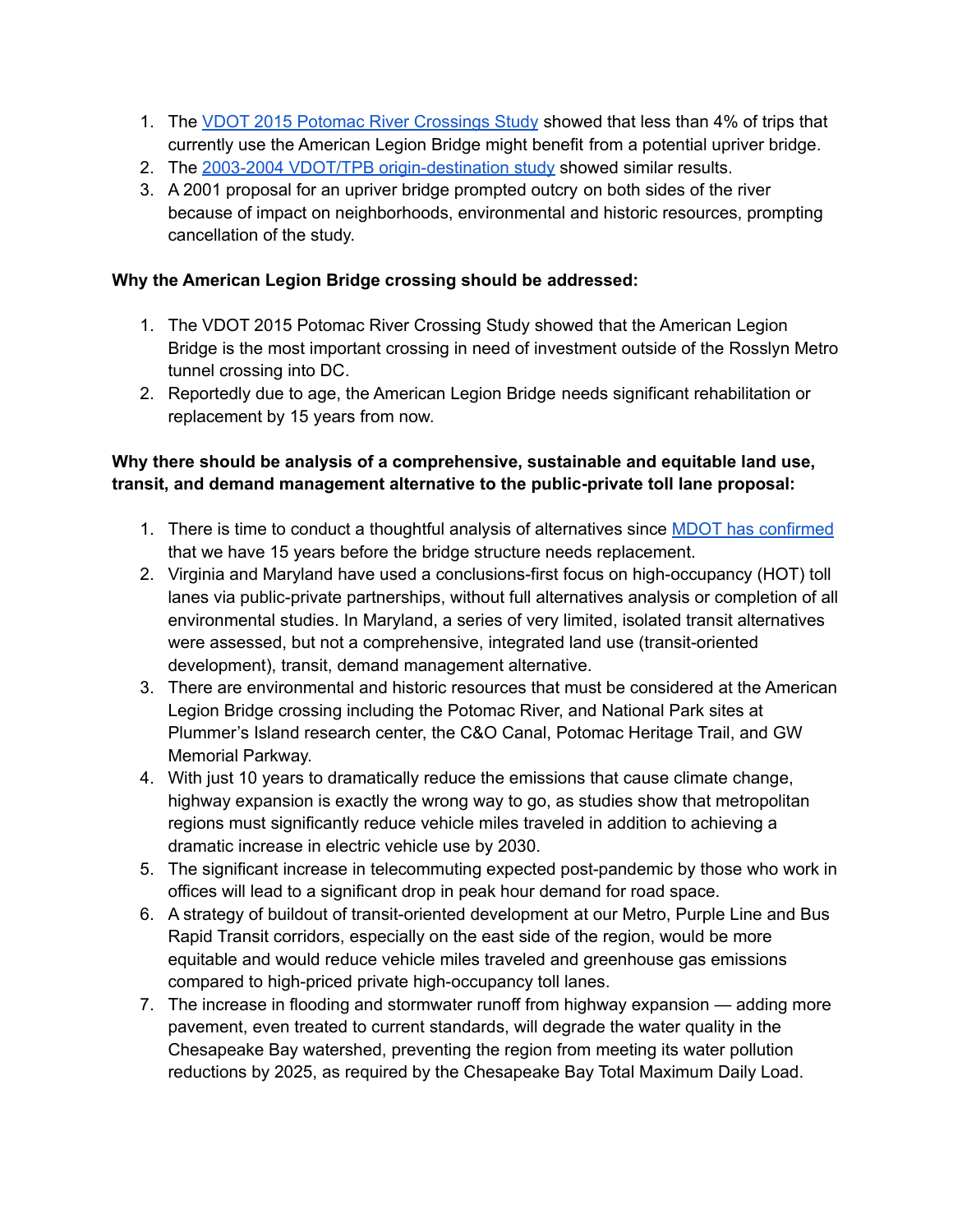# **Summary of our Alternative for the American Legion Bridge and Capital Beltway:**

- 1. We support appropriate investment at the American Legion Bridge crossing.
- 2. We oppose any efforts to revive proposals for an upriver bridge.
- 3. We urge all efforts to reduce vehicle miles traveled and single-occupant vehicle trips in order to reduce greenhouse gas emissions from surface transportation by at least 45% below 2005 levels by 2030, and 100% by 2050.
- 4. We urge an immediate pause in pursuit of the 495Next HOV extension and American Legion Bridge/495/270 toll lane proposals and P3 contracting until evaluation of a comprehensive land use/transit/demand management alternative, and we urge adoption of a less destructive and more sustainable and equitable solution.
- 5. We request evaluation and adoption of a land use, transit, and demand management alternative to include:
	- a. Buildout of transit-oriented development at Metro stations, Purple Line stations, and BRT corridors. The WMATA Connect Greater Washington Study shows that TOD buildout – particularly in Prince George's – would help correct the east-west jobs/housing imbalance, increasing transit trips, reducing vehicle miles traveled, and reducing demand on the Beltway in both Maryland and Virginia.
	- b. Prioritization of a dedicated "Purple Line" transit connection across the river including Metrorail or light rail connecting between the Silver Line and Red Line and Maryland Purple Line, along with dedicated bus-only or bus-HOV3 lanes.
	- c. Demand management tools: parking pricing, employer transit benefits and parking cashout, telecommuting, and (potentially) pricing existing lanes rather than expansion with priced lanes.
	- d. Inclusion of well-designed bicycle and pedestrian connections to and across a rehabilitated or new American Legion Bridge.
	- e. We seek clear environmental justice considerations to be brought into the highway expansion planning.
- 6. Should officials proceed with the HOT proposal for the American Legion Bridge and connections at each end, AFTER full and objective consideration of our comprehensive alternative, then the project must:
	- a. Include bike/pedestrian connections.
	- b. Provide significant funding for transit operating and capital needs to ensure frequent, high-capacity transit.
	- c. Incorporate a bridge design that supports Metrorail.
	- d. Incorporate a bridge design that minimizes impacts to the sensitive natural and historic assets in the Potomac Gorge including water quality, forests, native species, National Park sites like Plummer's Island, and historic assets. In contrast to the significant widening required by four HOT lanes (as much as 80 feet or more), other alternatives such as pricing existing lanes, converting existing lanes to bus-only or bus/HOV3-only lanes, and vertically separated rail could result in less impact.